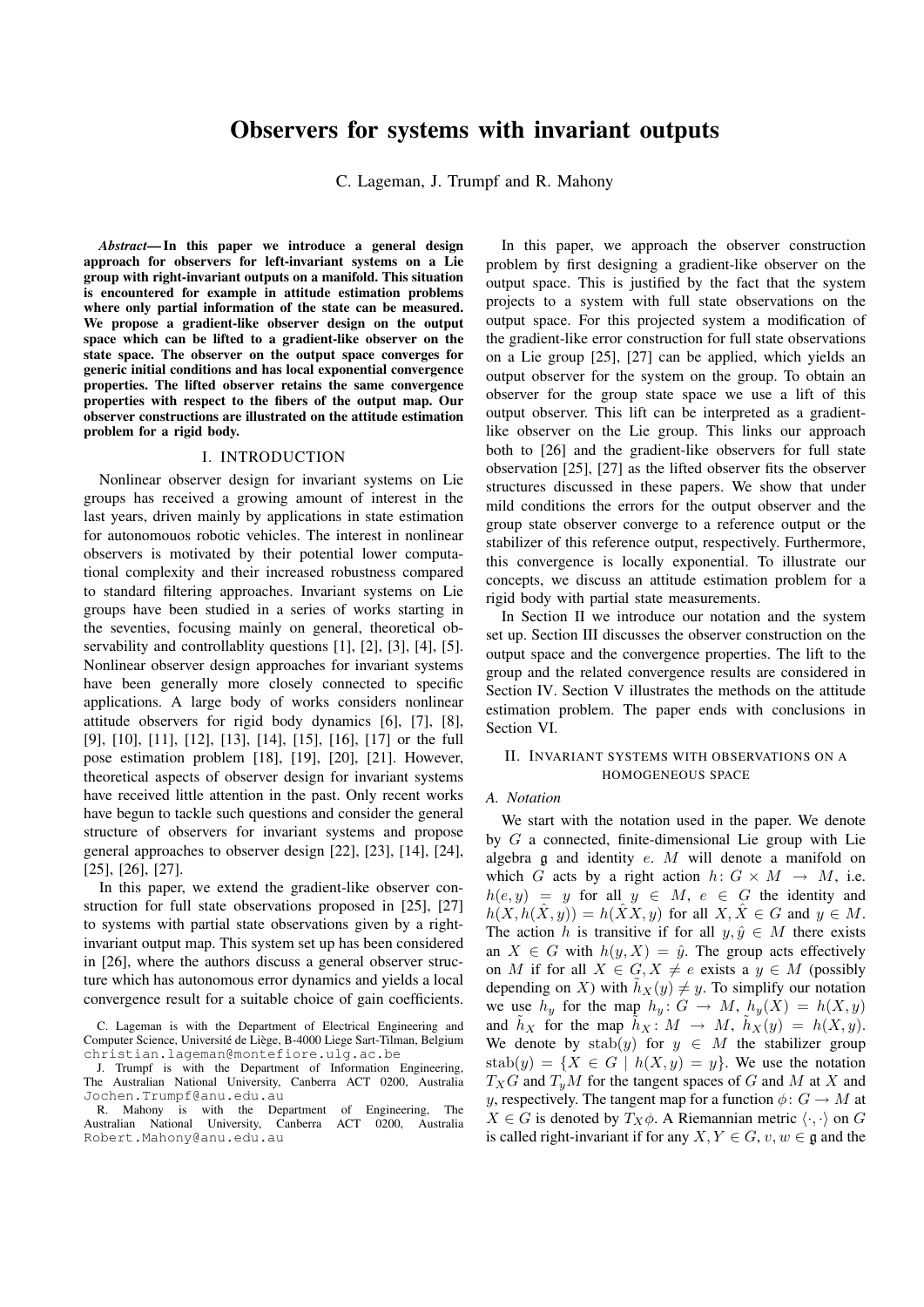right-multiplication map  $R_Y: G \to G$ ,  $R_Y(X) = XY$ , one has  $\langle T_e R_V v, T_e R_V w \rangle_G = \langle v, w \rangle_G$ . A Riemannian metric on M is called invariant (under h) if for all  $X \in G$ ,  $y \in M$ ,  $v, w \in T_uM$  one has  $\langle v, w \rangle = \langle T_u \hat{h}_X v, T_u \hat{h}_X \rangle$ . A distribution  $H(X)$  on G is called right-invariant if for all  $X, Y \in G$  the equation  $H(XY) = T_X R_Y H(X)$  holds. We say that a right-invariant Riemannian metric on  $G$  induces an invariant Riemannian metric on  $M$  if there is a right-invariant horizontal distribution  $H(X)$  such that for all  $y \in M$ ,  $X \in G$ ,  $v, w \in T_XG$  we have  $\langle T_Xh_u(Xv), T_Xh_u(Xw) \rangle =$  $\langle v, w \rangle_G$ . We will use the notation  $(v)^H$  for the horizontal lift of  $v \in T_yM$ ,  $y \in M$  to  $T_XG$ ,  $X \in \text{stab}(y)$  with respect to a horizontal distribution  $H(X)$ , i.e. the unique  $w \in H(X)$ with  $T_Xh_w w = v$ . At last, we recall that the gradient of a function  $f$  on  $G$  or  $M$  with respect to a Riemannian metric  $\langle \cdot, \cdot \rangle$  is given by the identity  $\langle \text{grad } f(x), v \rangle = df(x)(v)$  for all  $v \in T_xG$  (or all  $v \in T_xM$ , respectively).

# *B. System set-up and assumptions*

We introduce now the systems discussed in this paper. It is assumed that we are given a connected Lie group  $G$  and a smooth manifold  $M$  on which  $G$  acts by a transitive right action. We consider a left-invariant system on G with rightinvariant outputs on  $M$ , i.e. a system of the form

$$
\dot{X} = Xu, X \in G
$$
  
\n
$$
y = h(X, y_0), y \in M
$$
 (1)

with  $u: \mathbb{R} \to \mathfrak{g}$  a smooth input and  $y_0$  a fixed reference output. We will refer to  $M$  as the output space. Since our observer construction will be gradient-based, we assume that there is a right-invariant metric on  $G$  which induces an invariant metric on M. This assumption is satisfied e.g. for all reductive homogeneous spaces  $M$  (cf. [28] for a definition) on which G acts effectively, see [29, Proposition  $3.16$ ]<sup>1</sup>. This includes in particular  $G = SO(n)$  with  $M = S^{n-1}$  and the action  $h(R, y) = R^{\top}y$  for  $R \in SO(n)$  and  $y \in S^{n-1}$ , cf. Section V. The right-invariant horizontal distribution associated with the pair of Riemannian metrics is denoted by  $H(X)$ .

In this paper we consider the problem of constructing an observer for systems of the form (1) given only measurements of the input  $u$  and the output  $y$ .

# III. GRADIENT-LIKE OBSERVERS ON THE HOMOGENEOUS SPACE

Our observer design approach is based on the fact that the invariant system (1) can be reduced to a system on the output space with full state observations. We will propose an observer for this projected system similar to the gradient-like observers for invariant systems with full state observations on the group proposed in [25], [27].

Let us begin with the reduction of the system to the output space.

<sup>1</sup>Usually only left actions on  $M$  are considered in the literature but the results extend analogously to right actions by interchanging left- and rightinvariance.

*Theorem 1:* System (1) projects to the system

$$
\dot{y} = T_X h_{y_0}(Xu) \tag{2}
$$

with  $X \in h_{y_0}^{-1}(y)$ . This system is well defined and a minimal realization of (1).

This result is mainly based on the symmetry reduction methods as introduced in [30]. We omit a detailed proof of the theorem.

As in the Lie group case with full state observations [25], [27], the observer on the homogeneous space consists of a copy of the system dynamics and a gradient-like innovation which will drive a suitably chosen error term into a "no error" state. For that, we assume that we are given a smooth cost function  $f: M \times M \to \mathbb{R}$  on M. The proposed observer has the form:

$$
\dot{\hat{y}} = T_{\hat{X}} h_{y_0}(\hat{X}u) - \text{grad}_1 f(\hat{y}, y).
$$
 (3)

To discuss the convergence properties of the observer for the projected system, i.e. the output, we have to introduce a suitable error function which compares the observer state with the state of the original system on the group.

*Definition 2:* We define the *output error* E as the function  $E: M \times G \to M$ ,

$$
E(\hat{y}, X) := h(\hat{X}X^{-1}, y_0) = h(X^{-1}, \hat{y}) \quad \hat{X} \in h_{y_0}^{-1}(\hat{y}).
$$

Note that this error is well-defined and a smooth function. The error value  $y_0$  corresponds to the "no error" states, i.e. that the state of the observer is the output corresponding to the state  $X$ . The use of this error is justified by the fact that any other smooth error function  $\hat{E}: M \times M \rightarrow N$  which is constant on two copies of the system (2) can be lifted to  $M \times G$  as  $\hat{E}(\hat{y}, h_{y_0}(X))$  and this lift is the composition  $g \circ E$ of a smooth, stab $(y_0)$ -invariant function  $g: M \to N$  with the output error.

Under suitable invariance conditions on the cost, the output error has autonomous gradient dynamics.

*Theorem 3:* Assume that  $f$  is invariant under the action of G on  $M \times M$ , i.e.  $f(h(S, \hat{y}), h(S, y)) = f(\hat{y}, y)$  and that the conditions on the Riemannian metrics of Section II hold. Then we have the following autonomous dynamics for the output error.

$$
\frac{d}{dt}E(\hat{y}, X) = -\operatorname{grad}_1 f(E(\hat{y}, X), y_0).
$$
  
*Proof:* In this proof we will denote the left and right

multiplication in G by  $Y \in G$  as  $L_Y$  and  $R_Y$ . Straightforward calculations using the equivariance of  $h$  show that  $h_y \circ L_x = h_{h(X,y)}$  and  $\tilde{h}_x \circ h_y = h_y \circ R_x$ . Thus we have

$$
\frac{d}{dt}E(\hat{y},X) \n= -T_{X^{-1}}h_{\hat{y}}T_{e}L_{X^{-1}}T_{X}R_{X^{-1}}Xu \n+T_{\hat{y}}\tilde{h}_{X^{-1}}T_{\hat{X}}h_{y_{0}}\hat{X}u - T_{\hat{y}}\tilde{h}_{X^{-1}}\text{grad}_{1}f(\hat{y},y) \n= -T_{X^{-1}}h_{\hat{y}}T_{e}R_{X^{-1}}u + T_{\hat{X}X^{-1}}h_{y_{0}}T_{\hat{X}}R_{X^{-1}}\hat{X}u \n-T_{\hat{y}}\tilde{h}_{X^{-1}}\text{grad}_{1}f(\hat{y},y) \n= -T_{\hat{X}X^{-1}}h_{y_{0}}T_{X^{-1}}L_{\hat{X}}T_{e}R_{X^{-1}}u \n+T_{\hat{X}X^{-1}}h_{y_{0}}T_{\hat{X}}R_{X^{-1}}\hat{X}u - T_{\hat{y}}\tilde{h}_{X^{-1}}\text{grad}_{1}f(\hat{y},y) \n= -T_{\hat{y}}\tilde{h}_{X^{-1}}\text{grad}_{1}f(\hat{y},y).
$$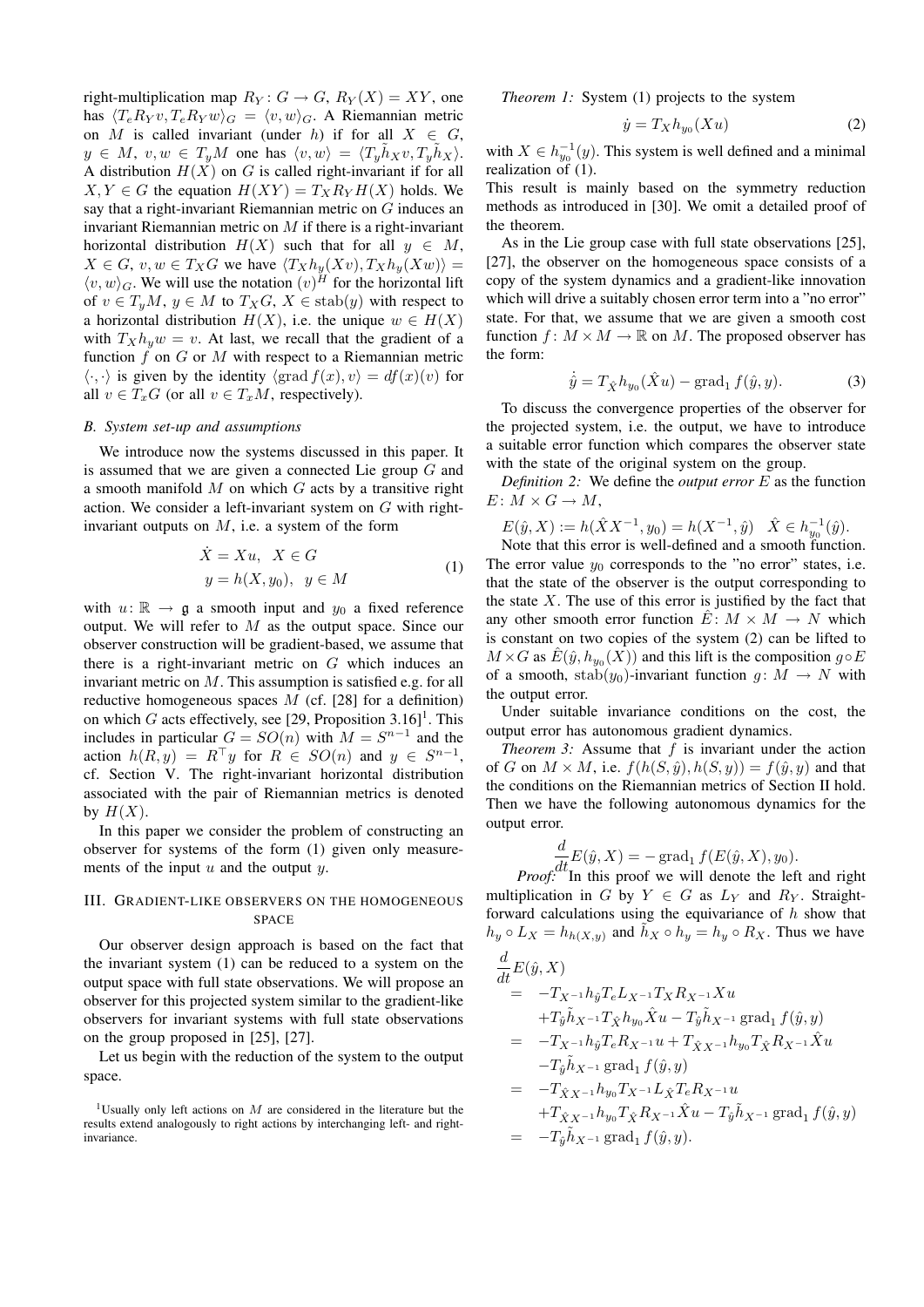Since the Riemannian metric on  $M$  is invariant under the action of  $h$  and  $f$  is invariant under the action of  $G$  on  $M \times M$ , we get

$$
T_{\hat{y}}\tilde{h}_{X^{-1}} \operatorname{grad}_{1} f(\hat{y}, y) = \operatorname{grad}_{1} f(\tilde{h}_{X^{-1}}(\hat{y}), \tilde{h}_{X^{-1}}(y))
$$
  
= grad<sub>1</sub> f(E(\hat{y}, X), y<sub>0</sub>).

This yields the formula for the output error dynamics.

The gradient error dynamics yields the following convergence result for the output error on M.

*Theorem 4:* Assume that f is invariant under the action of G and that the conditions on the Riemannian metrics of Section II hold. Furthermore let  $y \mapsto f(y, y_0)$  be a Morse-Bott function with one global minimum and no further local minima. Then the output error on M converges to  $y_0$ for generic initial conditions and the convergence is locally exponential.

*Proof:* By Theorem 3 the output error has gradient dynamics of the function  $y \mapsto f(y, y_0)$ . As the latter function is Morse-Bott, the gradient system converges for generic initial conditions to the set of local minima and the convergence at a manifold of local minima is exponential [31]. Since  $y_0$  is the only local minimum, we get generic convergence to  $y_0$  at a locally exponential rate.

*Remark 5:* Note that for all results in this section, it is sufficient that we are given an invariant Riemannian metric on M. The Riemannian metric on G will only play a role for the observer construction on G.

#### IV. GRADIENT-LIKE OBSERVERS ON THE GROUP

We turn now to the construction of an observer on the group. Since the projected system on the output space is a minimal realization, a natural approach is to lift the observer equation for the projected system to the Lie group. Here, we use a direct copy of the system dynamics  $Xu$  and lift the innovation term on  $M$  to the group by a horizontal lift with respect to the horizontal distribution  $H$ . This yields the observer

$$
\dot{\hat{X}} = \hat{X}u - \left(\text{grad}_1 f(h_{y_0}(\hat{X}), y)\right)^H, \tag{4}
$$

where the term  $(v)^H \in T_{\hat{X}}G$  denotes the horizontal lift of  $v \in T_{h(\hat{X},y_0)}M, \, \hat{X} \in G.$ 

Straightforward calculations and the invariance properties of  $H(X)$  yield the following projection result for the lifted observer.

*Proposition 6:* Assume that the conditions on the Riemannian metrics of Section II hold. The observer (4) on G projects via the map  $h_{y_0}$  to the observer (3) on M, i.e.

$$
T_{\hat{X}}h_{y_0}\left(\hat{X}u - \left(\text{grad}_1 f(h_{y_0}(\hat{X}), y)\right)^H\right)
$$
  
=  $T_{\hat{X}}h_{y_0}(\hat{X}u) - \text{grad}_1 f(\hat{y}, y).$ 

Furthermore, for any fixed initial values  $X(0)$ ,  $\hat{X}(0) \in G$ and any smooth input u the error  $E = \hat{X}X^{-1}$  of the observer on G projects via the map  $h_{y_0}$  to the output error of the

observer on M for initial values  $X(0)$ ,  $\hat{y}(0) = h_{y_0}(\hat{X}(0))$ and the same input u.

*Proof:* It follows from the definition of the horizontal lift that (4) projects onto (3). For the statement on the observer error note that  $E(\hat{y}(t), X(t)) = h_{y_0}(\hat{X}(t)X(t)^{-1})$ by definition of the output error, i.e.  $\hat{X}X^{-1}$  projects onto the output error.

The observer (4) can be alternatively obtained by the design method introduced in [25] for gradient-like observers with full state observations. Our conditions on the Riemannian metrics on  $M$  and  $G$  imply that the horizontal lift of the gradient of the cost function is the gradient of a lifted cost function.

*Proposition 7:* Assume that the conditions on the Riemannian metrics of Section II hold. Let  $\overline{F}$ :  $G \times G \rightarrow \mathbb{R}$ be the lift of the cost function  $f: M \times M \rightarrow \mathbb{R}$ , i.e.  $\tilde{F}(\hat{X},X) = f(h(\hat{X},y_0),h(X,y_0))$ . The gradient grad<sub>1</sub>  $\tilde{F}$ of the lifted cost function is the horizontal lift of  $\text{grad}_1 f$ .

This property of the lift allows the interpretation of the lifted innovation term as a gradient on G.

*Corollary 8:* Under the conditions of Proposition 7, the observer (4) can be written as

$$
\dot{\hat{X}} = \hat{X}u - \text{grad}_1 \,\tilde{F}(\hat{X}, X). \tag{5}
$$

In particular, the observer (5) projects to the observer (3) on the output manifold.

Note that (5) is implementable using only observations of y and u since one has  $\tilde{F}(\hat{X},X) = f(h(\hat{X},y_0),y)$  and thus the gradient term does only depend on y and  $\hat{X}$ .

Since the observer and the error  $\ddot{X}X^{-1}$  project to the observer and the output error on  $M$ , it inherits the convergence properties of the observer on  $M$  relative to the fibers of the map  $X \mapsto h_{y_0}(X)$ . Here, convergence to a fiber  $h_{y_0}^{-1}(y)$ means that

$$
\inf\{\text{dist}(\hat{X}(t)X^{-1}(t),Z)\mid Z\in h_{y_0}^{-1}(y)\}
$$

converges to 0 with dist the Riemannian distance on G.

*Theorem 9:* Assume that the conditions on  $f: M \times M \rightarrow$ R as in Theorem 4 hold. Then the error  $\hat{X}X^{-1}$  on G of the observer (4) converges to  $stab(y_0)$  for generic initial conditions and the convergence is locally exponential with respect to the Riemannian distance on G.

*Proof:* Note that our conditions on the Riemannian metrics imply that  $dist(h_{y_0}(X), y_0) = inf{dist(X, Z) | Z \in$ stab $(y_0)$ . Since the error  $\hat{E} = \hat{X}X^{-1}$  projects to the output error on M, it converges to the fiber  $h_{y_0}^{-1}(y_0) = \text{stab}(y_0)$  if and only if the output error converges to  $y_0$ . By definition  $h_{y_0}: G \to M$  is the projection map of the fiber bundle G over M and hence any open, dense subset of  $M \times M$ whose complement has measure<sup>2</sup>  $0$  lifts by the inverse of  $(\hat{X}, X) \mapsto (h_{y_0}(\hat{X}), h_{y_0}(X))$  to an open, dense set in  $G \times G$  whose complement has measure 0. Thus the generic convergence on M for the canonical error yields the generic convergence on G for the error  $\hat{X}X^{-1}$ .

<sup>2</sup>with respect to the Riemannian measure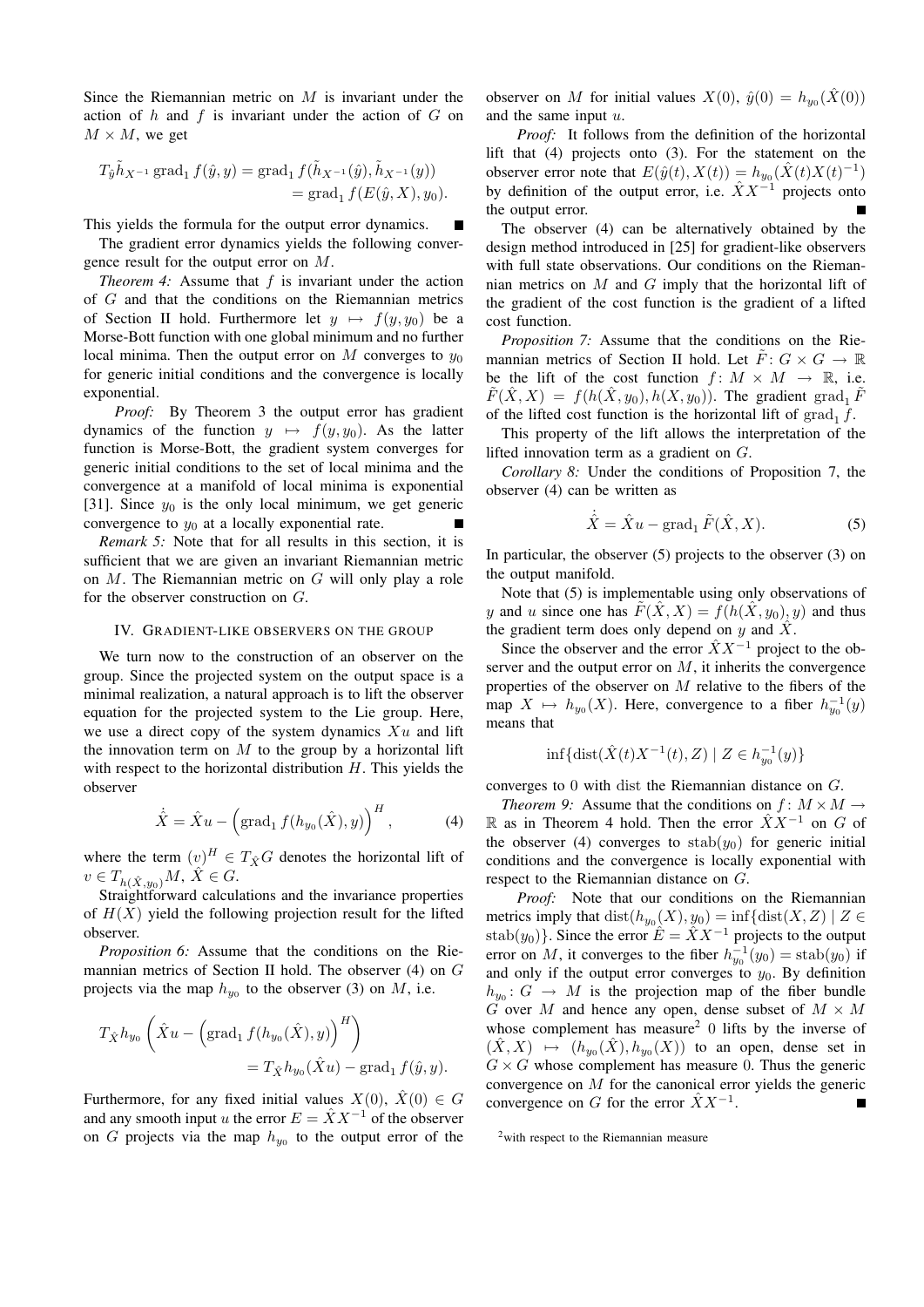Note, that since the minimal realization of (1) is the projected system on the output space, the subgroup stab $(y_0)$ is unobservable and the error  $\hat{X}X^{-1}$  for any observer of (1) can only converge to the subgroup stab $(y_0)$ . Hence our observer provides the best possible convergence result for generic initial conditions.

#### V. EXAMPLE

In this section we will illustrate our observer construction on the attitude estimation problem.

The attitude of a rigid body, with body-fixed-frame  ${B}$ , measured with respect to an inertial frame  ${A}$ , can be identified with an element R of  $SO(3)$ . The left invariant dynamics

$$
\dot{R} = R\omega_{\times} \tag{6}
$$

on  $SO(3)$  correspond to the natural body-fixed-frame kinematics of the system. Here  $\omega = (\omega_1, \omega_2, \omega_3)^{\top} \in \{B\}$  is the angular velocity of the rigid-body expressed in the bodyfixed-frame and

$$
\omega_{\times} = \left( \begin{array}{ccc} 0 & -\omega_3 & \omega_2 \\ \omega_3 & 0 & -\omega_1 \\ -\omega_2 & \omega_1 & 0 \end{array} \right).
$$

Consider the case where only partial information on the rigidbody attitude is measured. The most common situation is when an inertial direction, such as the magnetic field, or gravitational field, is measured by sensor systems such as magnetometers or accelerometers on board a vehicle. The inertial direction  $y_0 \in \{A\}$  of the measured direction is known *a-priori*, for example, the gravitational direction lies in the z-axis of the inertial frame. The measured direction in the body-fixed-frame,

$$
y = R^{\top} y_0 \in \{B\},\
$$

is obtained by using the attitude matrix to transform the inertial direction  $y_0$  from the inertial frame into the body fixed frame. The corresponding right action of  $SO(3)$  on  $S^2$ is

$$
h: SO(3) \times S^2 \to S^2, \quad h(R, y) = R^{\top} y.
$$

This yields the system

$$
\dot{R} = R\omega_{\times} \tag{7a}
$$

$$
y = R^{\top} y_0 \tag{7b}
$$

on  $SO(3)$  with outputs on  $S^2$ . For the observer constructions proposed in this paper, we have to choose a Riemannian metric on  $SO(3)$  and  $S<sup>2</sup>$ . We equip the unit sphere with the Riemannian metric induced by the Euclidean scalar product in  $\mathbb{R}^3$ . To choose a Riemannian metric on  $SO(3)$  recall that the tangent spaces  $T_R SO(3)$  are given by  $\{R\Omega \mid \Omega^{\top} = -\Omega\}.$ We use the Riemannian metric  $\langle R\Omega, R\Theta \rangle = -\frac{1}{2} \text{tr}(\Omega \Theta)$  on  $SO(3)$ . The right-invariant horizontal distribution  $H(R)$  can be obtained as the orthogonal complement of  $\ker T_e h_{y_0}$ , i.e.  $H(R) = T_e R_R(\ker T_e h_{y_0})^{\perp}$ . Straightforward calculations show that these Riemannian metrics satisfy the conditions from Section II.

By Theorem 1, the system (7) projects to a system on  $S^2$ . A straighforward calculation shows that the projected system can be written as

$$
\dot{y} = -\omega_{\times} y, \quad y(0) = h(X(0), y_0)
$$
 (8)

on  $S<sup>2</sup>$ . First we design an observer for the projected system by the methods introduced in Section III.

For constructing a gradient-like observer on  $S^2$  we have to choose a cost function. The most natural choice is the Euclidean distance, i.e.  $f(\hat{y}, y) = (k/2) ||\hat{y} - y||^2$  with  $k > 0$ a positive scaling constant. The constant  $k$  is introduced to provide a tunable gain for the observer. The gradient of a function restricted to an embedded submanifold of the Euclidean space with respect to the induced metric is given by the Euclidean orthogonal projection of the Euclidean gradient to the (embedded) tangent space of the submanifold. For the unit sphere this projection is given by  $(I - \hat{y}\hat{y}^{\top})$ . This yields the gradient

$$
\operatorname{grad}_1 f(\hat{y}, y) = k(I - \hat{y}\hat{y}^\top)(y - \hat{y}) = -k(I - \hat{y}\hat{y}^\top) y.
$$

Thus we get from (3) the observer

$$
\dot{\hat{y}} = -\omega_{\times}\hat{y} + k(I - \hat{y}\hat{y}^{\top})y
$$
\n(9)

on  $S^2$ . It's easy to see that the cost function f satisfies the conditions of Theorem 4, i.e. that  $\hat{y} \mapsto f(\hat{y}, y)$  is a Morse function with only one global minimum  $(y_0)$  and no further local minima, and is invariant under the action  $(R,(\hat{y}, y)) \mapsto$  $(R^{\top}\hat{y}, R^{\top}y)$  of  $SO(3)$  on  $S^2 \times S^2$ . Thus the canonical error on  $S<sup>2</sup>$  for this observer converges to  $y_0$  for generic initial conditions.

Some calculations show that

$$
k(I - \hat{y}\hat{y}^{\top})y = k(\hat{y} \times y) \times \hat{y}.
$$

Hence, the observer (9) can be written as

$$
\dot{\hat{y}} = -\omega_{\times}\hat{y} + k(\hat{y} \times y) \times \hat{y}.
$$
 (10)

This observer was originally studied by Metni *et al.* [10], [13]. The derivation given in earlier work is based on a Lyapunov analysis and includes an integral term for compensation of gyro bias that does not fit the analysis framework presented in this paper, however, the main proportional terms in [10], [13] are exactly (10).

To obtain an observer on  $SO(3)$  we have to lift (9) to the group. Since the Riemmiann metrics on  $S^2$  and  $SO(3)$ satisfy the conditions of Section II, we can apply Corollary 8 and construct the observer from a lift of the cost function to  $SO(3)$ . The lifted cost function  $\tilde{F}$  of f is given by

$$
\tilde{F}(\hat{R}, R) = \frac{k}{2} || \hat{R}^\top y_0 - R^\top y_0 ||^2.
$$

To calculate the gradient we need the differential  $d_1$  of  $\tilde{F}$ with respect to the first variable. Some matrix calculations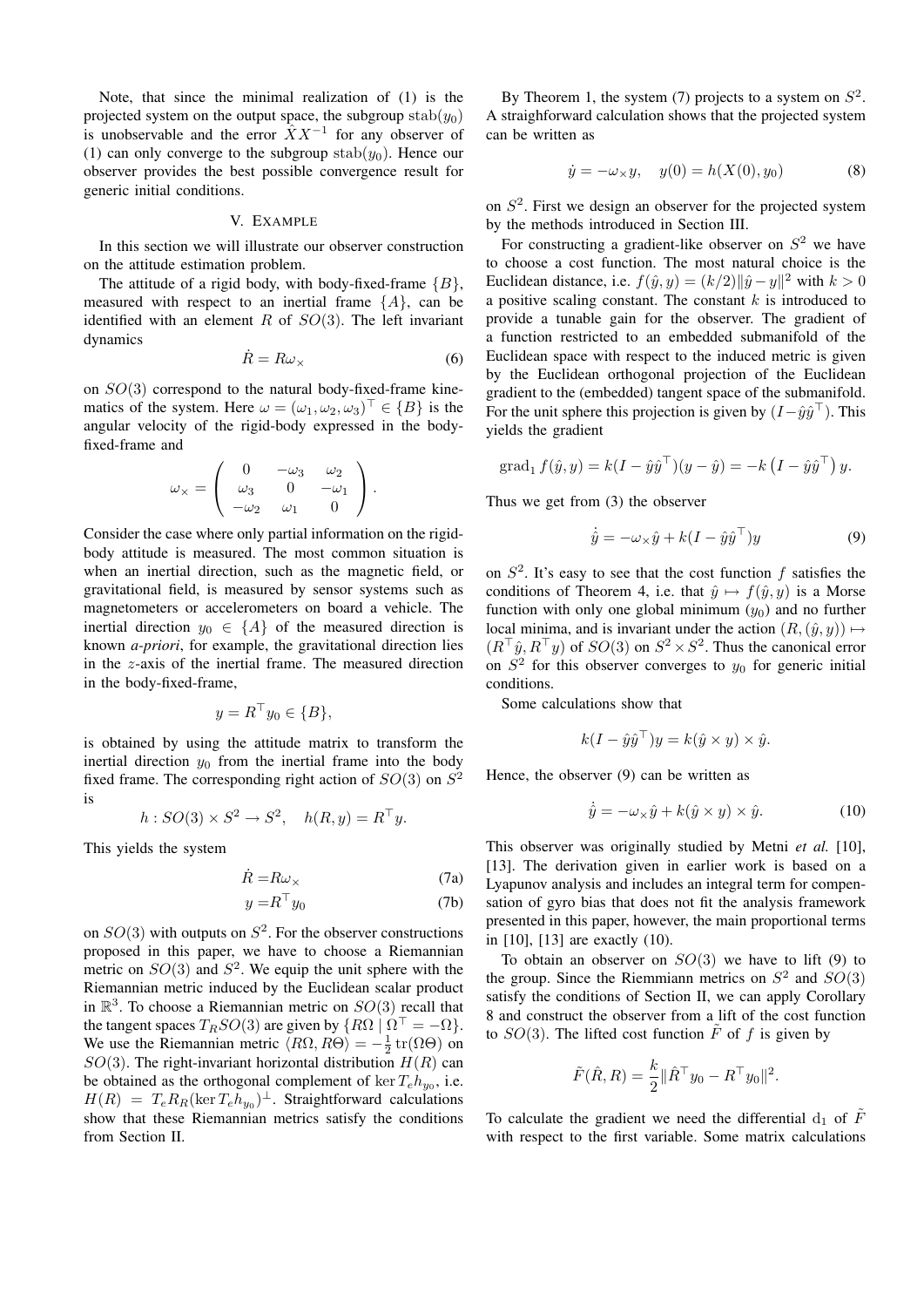yield

$$
d_1 \tilde{F}(\hat{R}, R)(\hat{R}\Omega) = k \operatorname{tr} \left( \hat{R}\Omega (\hat{R} - R)^{\top} y_0 y_0^{\top} \right) - k \operatorname{tr} \left( (\hat{R} - R)\Omega \hat{R}^{\top} y_0 y_0^{\top} \right) = k \operatorname{tr} \left( \Omega (\hat{y} - y) \hat{y}^{\top} \right) - k \operatorname{tr} \left( (\hat{R} - R)\Omega \hat{y} (\hat{y} - y)^{\top} \right) = 2k \operatorname{tr} \left( \Omega (\hat{y} y^{\top} - y \hat{y}^{\top}) \right).
$$

From the identity

$$
\langle \operatorname{grad}_{1} \tilde{F}(\hat{R}, R), R\Omega \rangle = 2 \operatorname{tr} \left( (\operatorname{grad}_{1} \tilde{F}(\hat{R}, R))^\top \hat{R}^\top \Omega \right) = d_1 \tilde{F}(R)(R\Omega),
$$

 $\Omega^{\top} = -\Omega$ , and the fact that  $\hat{R}$  grad<sub>1</sub>  $\tilde{F}(\hat{R}, R)$  is a skew symmetric matrix, one obtains the gradient

grad<sub>1</sub> 
$$
\tilde{F}(\hat{R}, R) = -k\hat{R}(\hat{y}y^{\top} - y\hat{y}^{\top}) = -k\hat{R}(\hat{y} \times y)_{\times}.
$$

Thus the gradient-like observer on the Lie group is

$$
\frac{d}{dt}\hat{R} = \hat{R}u - k\hat{R}(\hat{y} \times y)_{\times}.
$$

Some further calculations show that the observer has the error dynamics

$$
\frac{d}{dt}(\hat{R}R^{\top}) = k\hat{R}R^{\top} \operatorname{sk}(R\hat{R}^{\top}y_0y_0^{\top})
$$

with  $sk(A) = \frac{1}{2}(A - A^{\top})$ , which is the negative gradient of  $f(E) = \frac{k}{2} \overline{\|E y_0 - y_0\|^2}$ . The observer is the explicit complementary filter proposed in [14] excluding the integral introduced in that paper to compensate gyro bias. In particular, our observer design approach illustrates the connection between the filters in [10], [13] and the complementary filter in [14].

# VI. CONCLUSIONS

In this paper we introduced a design method for constructing an observer for a left-invariant system on a Lie group with right invariant outputs on a manifold. We proposed a gradient-like observer for the projected system on the output space which can be lifted to a gradient-like observer on the group. The error for the observer for the projected system converges to the reference output for generic initial states, with a locally exponential convergence rate. This lifts to convergence to the stabilizer of the reference output for the lifted observer on the Lie group, again with a locally exponential convergence rate. We have demonstrated this design method on the attitude estimation problem with partial state measurements for a rigid body. In particular, this gave us new insights into the filters proposed in [10], [13], [14].

### VII. ACKNOWLEDGMENTS

This paper presents research results of the Belgian Network DYSCO (Dynamical Systems, Control, and Optimization), funded by the Interuniversity Attraction Poles Programme, initiated by the Belgian State, Science Policy Office. The scientific responsibility rests with its authors.

The research of the first author has also been partially supported by the Australian Research Council (ARC) Centre of Excellence for Mathematics and Statistics of Complex Systems. The research of the second and third authors is partially supported by the ARC through the Discovery project DP0987411.

#### **REFERENCES**

- [1] R. Brockett, "System theory on group manifolds and coset spaces," *SIAM J. Control*, vol. 10, no. 2, pp. 265–284, 1972.
- [2] V. Jurdjevic and H. J. Sussmann, "Control systems on Lie groups," *Journal of Differential Equations*, vol. 12, pp. 313–329, 1972.
- [3] V. Jurdjevic and I. Kupka, "Control systems on semi-simple Lie groups and their homogeneous spaces," *Annales de l'institut Fourier*, vol. 31, no. 4, pp. 151–179, 1981.
- [4] D. Cheng, W. P. Dayawansa, and C. F. Martin, "Observability of systems on Lie groups and coset spaces," *SIAM J. Contr. Optim.*, vol. 28, pp. 570–581, 1990.
- [5] N. Apostolou and D. Kazakos, "On local observability for invariant systems on Lie groups and coset spaces," *Proc. R. Soc. Lond.*, vol. 452, pp. 2801–2805, 1996.
- [6] S. Salcudean, "A globally convergent angular velocity observer for rigid body motion," *IEEE Transactions on Automatic Control*, vol. 46, no. 12, pp. 1493–1497, 1991.
- [7] H. Nijmeijer and T. I. Fossen, Eds., *New Directions in Nonlinear Observer Design*, ser. Lecture Notes in Control and Information Sciences. Springer, 1999.
- [8] J. Thienel and R. M. Sanner, "A coupled nonlinear spacecraft attitude controller and observer with an unknow constant gyro bias and gyro noise," *IEEE Transactions on Automatic Control*, vol. 48, no. 11, pp. 2011–2015, 2003.
- [9] D. Maithripala, J. Berg, and W. Dayawansa, "Almost-global tracking of simple mechanical systems on a general class of Lie groups," *IEEE Transactions on Automatic Control*, vol. 51, no. 2, pp. 216 – 225, 2006.
- [10] N. Metni, J.-M. Pflimlin, T. Hamel, and P. Soueres, "Attitude and gyro bias estimation for a flying UAV," in *Intelligent Robots and Systems, 2005. (IROS 2005). 2005 IEEE/RSJ International Conference on*, 2-6 Aug. 2005, pp. 1114–1120.
- [11] R. Mahony, T. Hamel, and J.-M. Pflimlin, "Complementary filter design on the special orthogonal group SO(3)," in *Proceedings of the 44th Conference on Decision and Control*, Seville, Spain, 2005, pp. 1477–1484.
- [12] S. Bonnabel, P. Martin, and P. Rouchon, "A non-linear symmetrypreserving observer for velocity-aided inertial navigation," in *Proceedings of the American Control Conference*, June 2006, pp. 2910–2914.
- [13] N. Metni, J.-M. Pflimlin, T. Hamel, and P. Soueres, "Attitude and gyro bias estimation for a VTOL UAV," *Control Engineering Practice*, vol. 14, no. 12, pp. 1511–1520, December 2006.
- [14] R. Mahony, T. Hamel, and J.-M. Pflimlin, "Non-linear complementary filters on the special orthogonal group," *IEEE Transactions on Automatic Control*, vol. 53, no. 5, pp. 1203–1218, 2008.
- [15] A. Tayebi, S. McGilvray, A. Roberts, and M. Moallem, "Attitude estimation and stabilization of a rigid body using low-cost sensors," in *Proceedings of the 46th IEEE Conference on Decision and Control*, 2007, pp. 6424–6429.
- [16] P. Martin and E. Salaün, "Invariant observers for attitude and heading estimation from low-cost inertial and magnetic sensors," in *Proceedings of the 46th IEEE Conference on Decision and Control*, 2007, pp. 1039–1045.
- [17] J. Vasconcelos, C. Silvestre, and P. Oliveira, "A nonlinear observer for rigid body attitude estimation using vector observations," in *Proceedings of the 17th World Congress The International Federation of Automatic Control*, Seoul, Korea, 2008, pp. 8599–8604.
- [18] B. Vik and T. Fossen, "A nonlinear observer for GPS and INS integration," in *Proceedings of the 40th IEEE Conference on Decision and Control*, 2001, pp. 2956–2961.
- [19] H. Rehbinder and B. Ghosh, "Pose estimation using line-based dynamic vision and inertial sensors," *IEEE Transactions on Automatic Control*, vol. 48, no. 2, pp. 186–199, 2003.